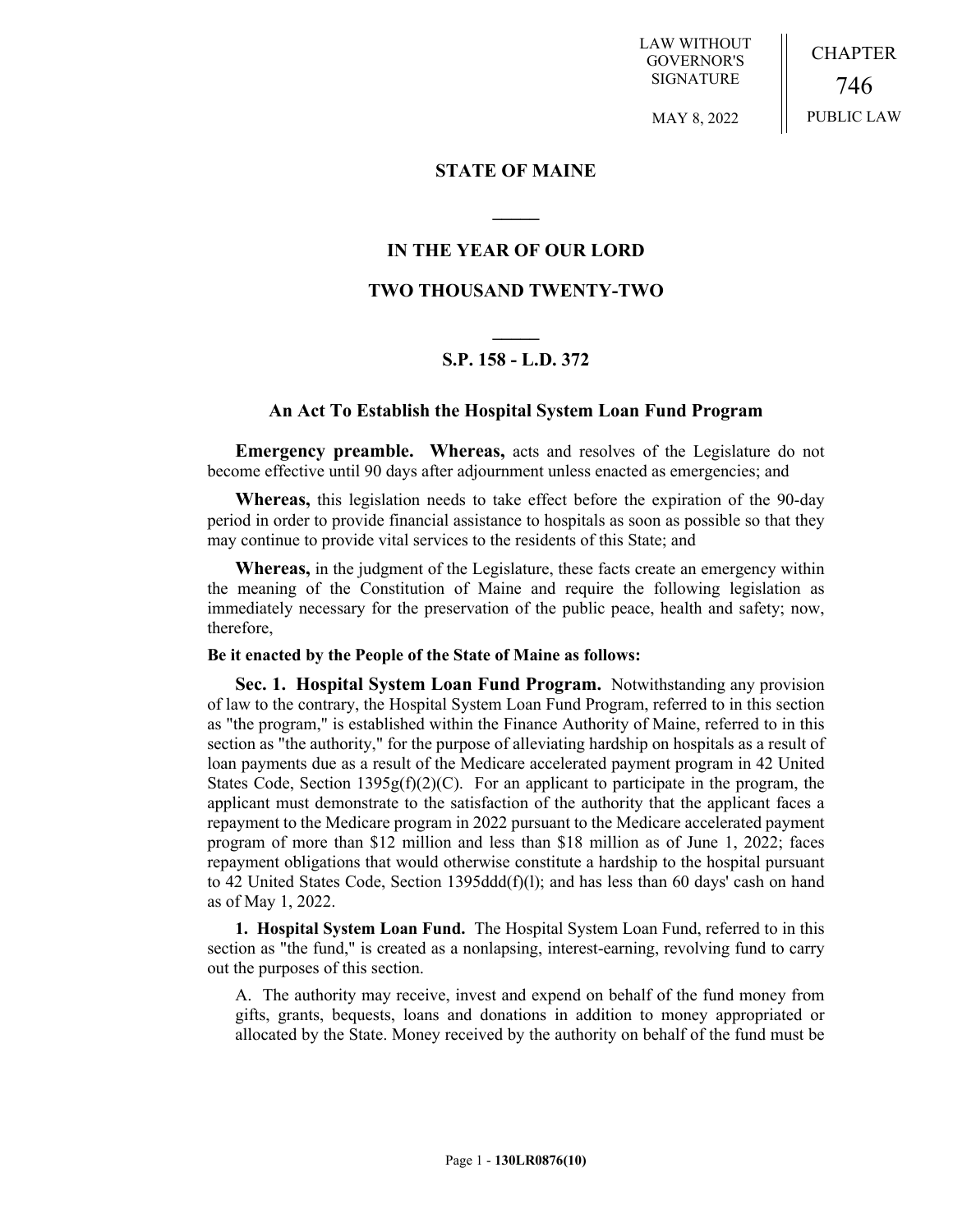used for the purposes of this section. The fund must be maintained and administered by the authority.

B. Applications to participate in the program must be made available by the authority no later than June 1, 2022 and decisions must be made no later than July 1, 2022 and any loans must be issued by the authority by August 1, 2022.

C. The total amount of funding to be distributed by the authority from the fund may not exceed \$12 million. Multiple loan applications must result in a proration of funds.

D. The repayment term for a borrower is 24 months and the interest rate is zero. The loan must be repaid by a borrower in equal monthly installments beginning one month after receipt of funds. There is no penalty for early repayments. Any amounts remaining unpaid after 24 months must be recovered as a reduction to the first supplemental pool payment to the loan recipient made pursuant to rule Chapter 101: MaineCare Benefits Manual, Chapter III, Section 45.04 following the end of the 24 month repayment period.

E. A borrower receiving a loan shall participate in the Medicaid program during the term of the loan. Any unpaid amount of the loan must be repayable by the borrower within 30 days of the borrower's no longer being a Medicaid provider. The authority shall notify the Department of Health and Human Services of the loan recipients. The department shall notify the authority if during the term of the loan a borrower receiving the loan no longer participates in the Medicaid program.

F. Beginning August 1, 2024 and quarterly thereafter, the authority shall transfer the repaid principal balance to the Reserve for FAME Hospital - Hospital System Loans General Fund account established in section 2.

G. Costs and expenses incurred by the authority, including but not limited to maintaining, servicing and administering the fund, may be paid out of the fund.

**2. Administration; rules.** The program and the fund are administered by the authority. The authority may adopt rules to carry out the purposes of this section. Rules adopted pursuant to this subsection are routine technical rules pursuant to the Maine Revised Statutes, Title 5, chapter 375, subchapter 2‑A.

**3. Report.** The authority shall report to the State Controller on loan disbursements and loan repayments annually, beginning on July 1, 2023, and upon the transfer of funds.

**Sec. 2. Reserve for FAME Hospital - Hospital System Loans account established.** Notwithstanding any provision of law to the contrary, the State Controller shall establish the Reserve for FAME Hospital - Hospital System Loans General Fund account.

**Sec. 3. Transfer from MaineCare Stabilization Fund.** Notwithstanding any provision of law to the contrary, at the close of fiscal year 2021-22, the State Controller shall transfer \$12 million from the available balance in the MaineCare Stabilization Fund Other Special Revenue Funds account within the Department of Health and Human Services to the General Fund unappropriated surplus.

**Sec. 4. Transfer from General Fund unappropriated surplus; FAME Hospital - Hospital System Loan Fund account.** Notwithstanding any provision of law to the contrary, at the close of fiscal year 2021-22, the State Controller shall transfer